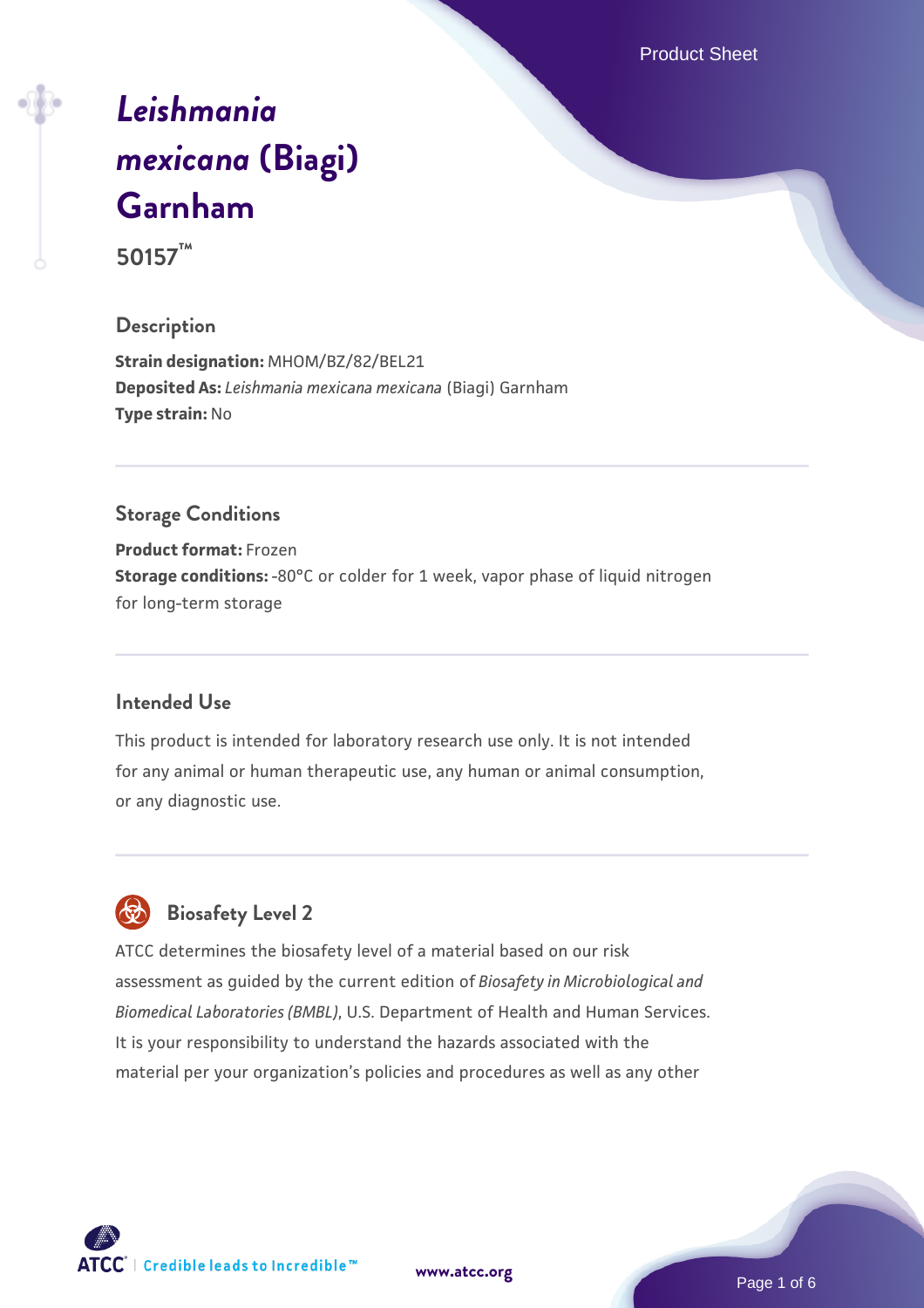applicable regulations as enforced by your local or national agencies.

ATCC highly recommends that appropriate personal protective equipment is always used when handling vials. For cultures that require storage in liquid nitrogen, it is important to note that some vials may leak when submersed in liquid nitrogen and will slowly fill with liquid nitrogen. Upon thawing, the conversion of the liquid nitrogen back to its gas phase may result in the vial exploding or blowing off its cap with dangerous force creating flying debris. Unless necessary, ATCC recommends that these cultures be stored in the vapor phase of liquid nitrogen rather than submersed in liquid nitrogen.

# **Certificate of Analysis**

For batch-specific test results, refer to the applicable certificate of analysis that can be found at www.atcc.org.

# **Growth Conditions**

**Medium:**  [ATCC Medium 2831: SDM-79 Medium](https://www.atcc.org/-/media/product-assets/documents/microbial-media-formulations/atcc-medium-2831.pdf?rev=aa2dd172d6a84683a647b7ee82f46b63) [ATCC Medium 431: Trypanosome medium](https://www.atcc.org/-/media/product-assets/documents/microbial-media-formulations/4/3/1/atcc-medium-431.pdf?rev=e51493ec43ea498098369514fe253a58) **Instructions for complete medium: Media:** ATCC Medium 2831 should be completed by the addition of 10% HIFBS and 7.5 µg/mL hemin just prior to use.

**Alternate Media:** ATCC Medium 431 Trypanosome medium **Temperature:** 25°C **Culture system:** Axenic

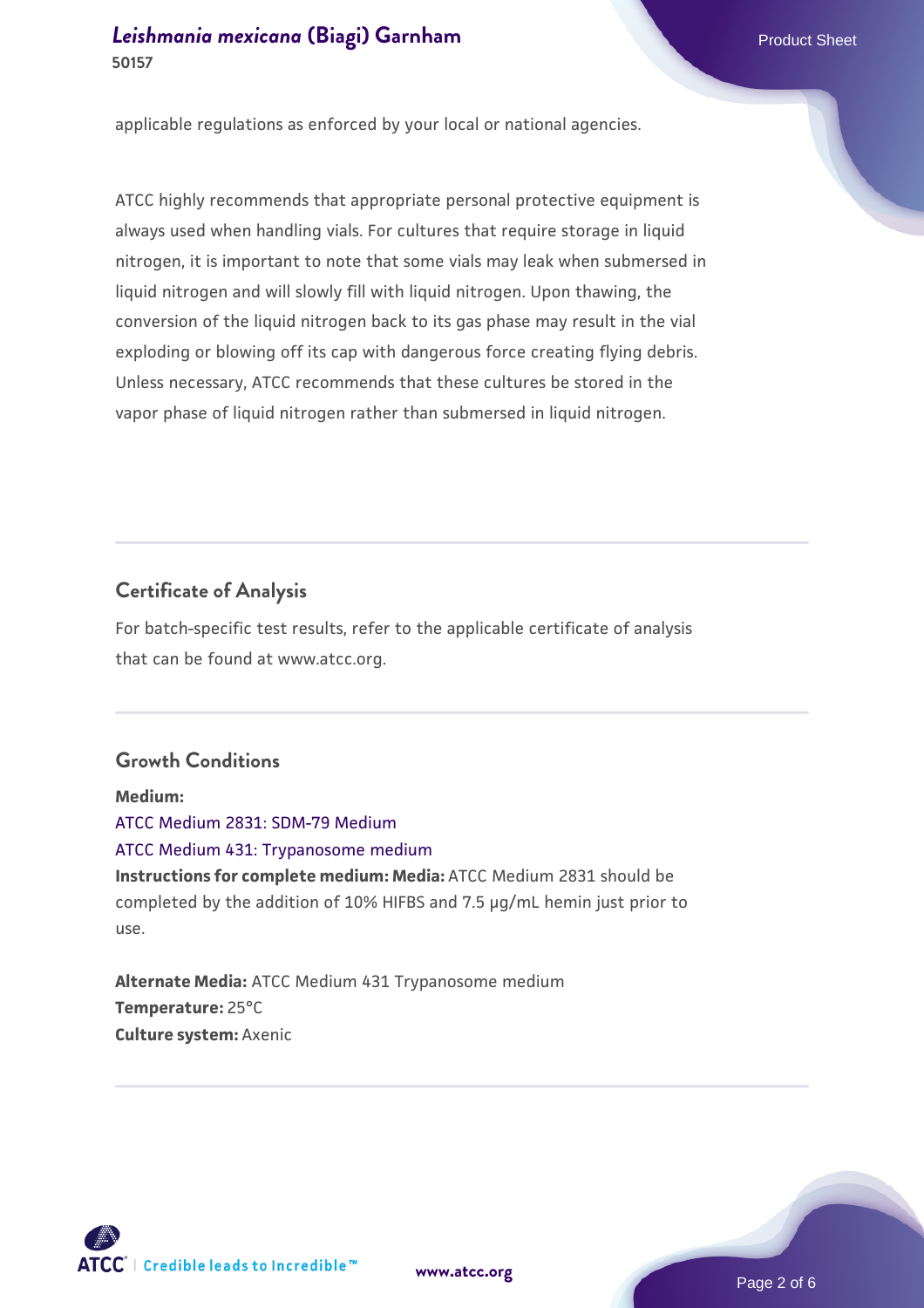# *[Leishmania mexicana](https://www.atcc.org/products/50157)* [\(Biagi\) Garnham](https://www.atcc.org/products/50157) **Product Sheet** Product Sheet

**50157**

### **Handling Procedures**

#### **Storage and Culture Initiation**

Frozen ampules packed in dry ice should either be thawed immediately or stored in liquid nitrogen. If liquid nitrogen storage facilities are not available, frozen ampules may be stored at or below -70ºC for approximately one week. **Do not under any circumstance store frozen ampules at refrigerator freezer temperatures (generally -20°C).** Storage of frozen material at this temperature will result in the death of the culture.

- 1. To thaw a frozen ampule, place in a 35°C water bath until thawed (2-3  $\,$ min). Immerse the ampule just sufficiently to cover the frozen material. Do not agitate the ampule.
- 2. Immediately after thawing, aseptically transfer contents to a T-25 tissue culture flask containing 10 mL ATCC Medium 2831. Incubate at 25°C with the cap screwed on tightly.

#### **Culture maintenance:**

- 1. Vigorously agitate a culture at or near peak density and aseptically transfer 0.1-0.2 mL to a fresh flask containing 10 mL ATCC Medium 2831.
- 2. Incubate at 25°C with the cap screwed on tightly.
- 3. Subculture every 10-14 days as described in step 1. The transfer interval will depend on the quantity of the inoculum and the quality of the medium. This should be empirically determined by examining the culture on a daily basis until the growth cycle has stabilized.

#### **Cryopreservation:**

- 1. Harvest cells from a culture which is at or near peak density by centrifugation at 1,300 g for 5 min.
- 2. Adjust concentration of cells to  $2 \times 10^7$ /mL in fresh medium.
- While cells are centrifuging prepare a 10% (v/v) solution of sterile 3. DMSO in fresh medium (broth). The DMSO solution when first prepared will warm up due to chemical heat. The solution should be allowed to return to room temperature prior to use.
- 4. Mix the cell preparation and the DMSO solution in equal portions. The final concentration will be  $10^7$  cells/mL and 5% (v/v) DMSO. The time from the mixing of the cell preparation and DMSO stock solution before the freezing process is begun should be no more than 15 min.
- 5. Dispense in 0.5 mL aliquots into 1.0 2.0 mL sterile plastic screw-capped cryules (special plastic vials for cryopreservation).

ATCC | Credible leads to Incredible™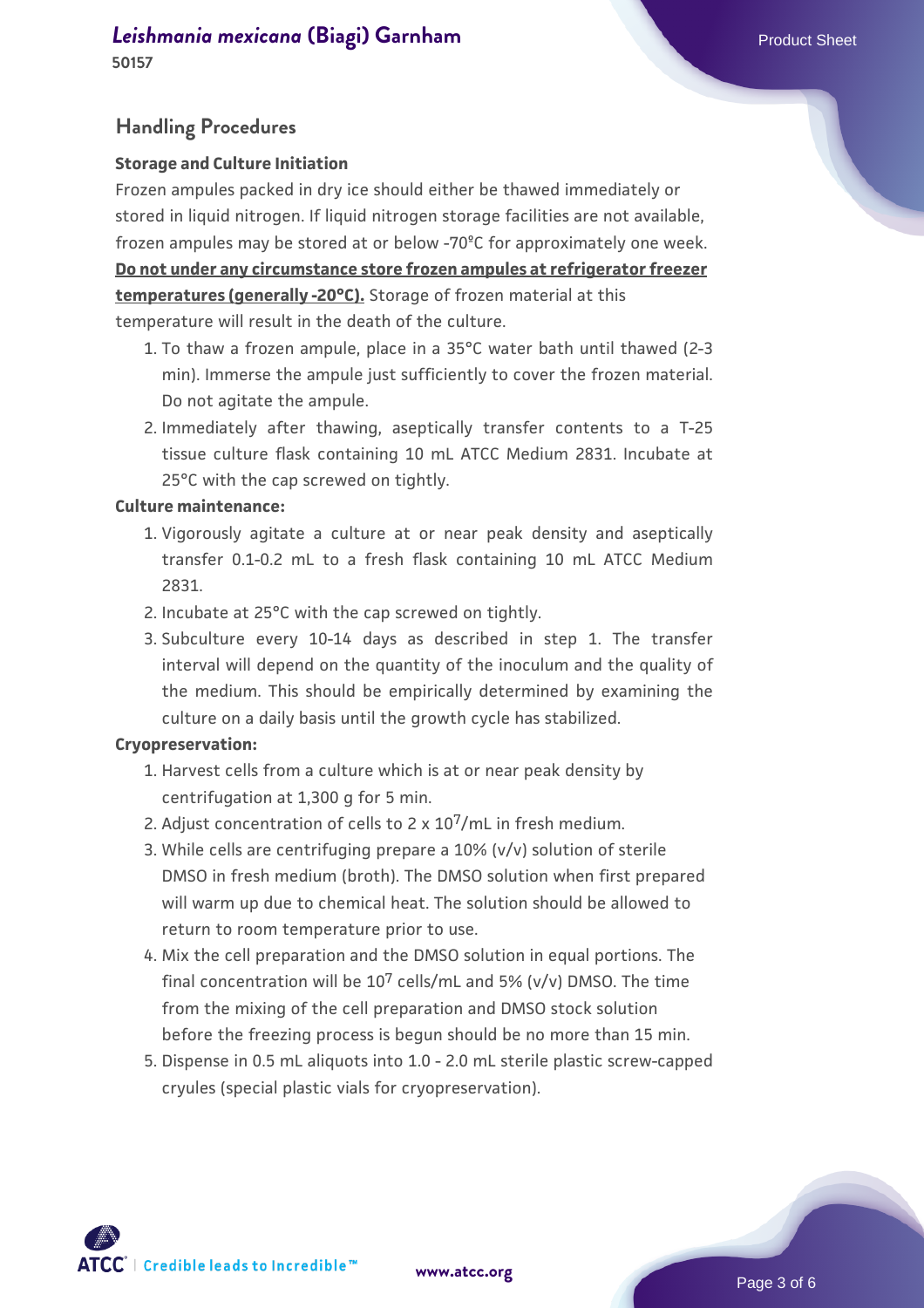## *[Leishmania mexicana](https://www.atcc.org/products/50157)* [\(Biagi\) Garnham](https://www.atcc.org/products/50157) **Product Sheet** Product Sheet **50157**

- 6. Place the ampules in a Nalgene  $1^{\circ}$ C freezing apparatus. Place the apparatus at -80°C for 1.5 to 2 hours and then plunge ampules into liquid nitrogen. (The cooling rate in this apparatus is approximately - 1°C/min.)
- 7. Store in either the vapor or liquid phase of a nitrogen refrigerator.
- 8. To thaw a frozen ampule, place it in a 35°C water bath such that the lip of the ampule remains above the water line. Thawing time is approximately 2 to 3 minutes. Do not agitate the ampule. Do not leave ampule in water bath after thawed.
- 9. Immediately after thawing, do not leave in the water bath, aseptically transfer the contents of the ampule into a fresh flask containing 10 mL ATCC Medium 2831.
- 10. Incubate at 25°C with the cap screwed on tightly.
- 11. Maintain as described above.

## **Material Citation**

If use of this material results in a scientific publication, please cite the material in the following manner: *Leishmania mexicana* (Biagi) Garnham (ATCC 50157)

## **References**

References and other information relating to this material are available at www.atcc.org.

## **Warranty**

The product is provided 'AS IS' and the viability of ATCC<sup>®</sup> products is warranted for 30 days from the date of shipment, provided that the customer has stored and handled the product according to the information included on the product information sheet, website, and Certificate of

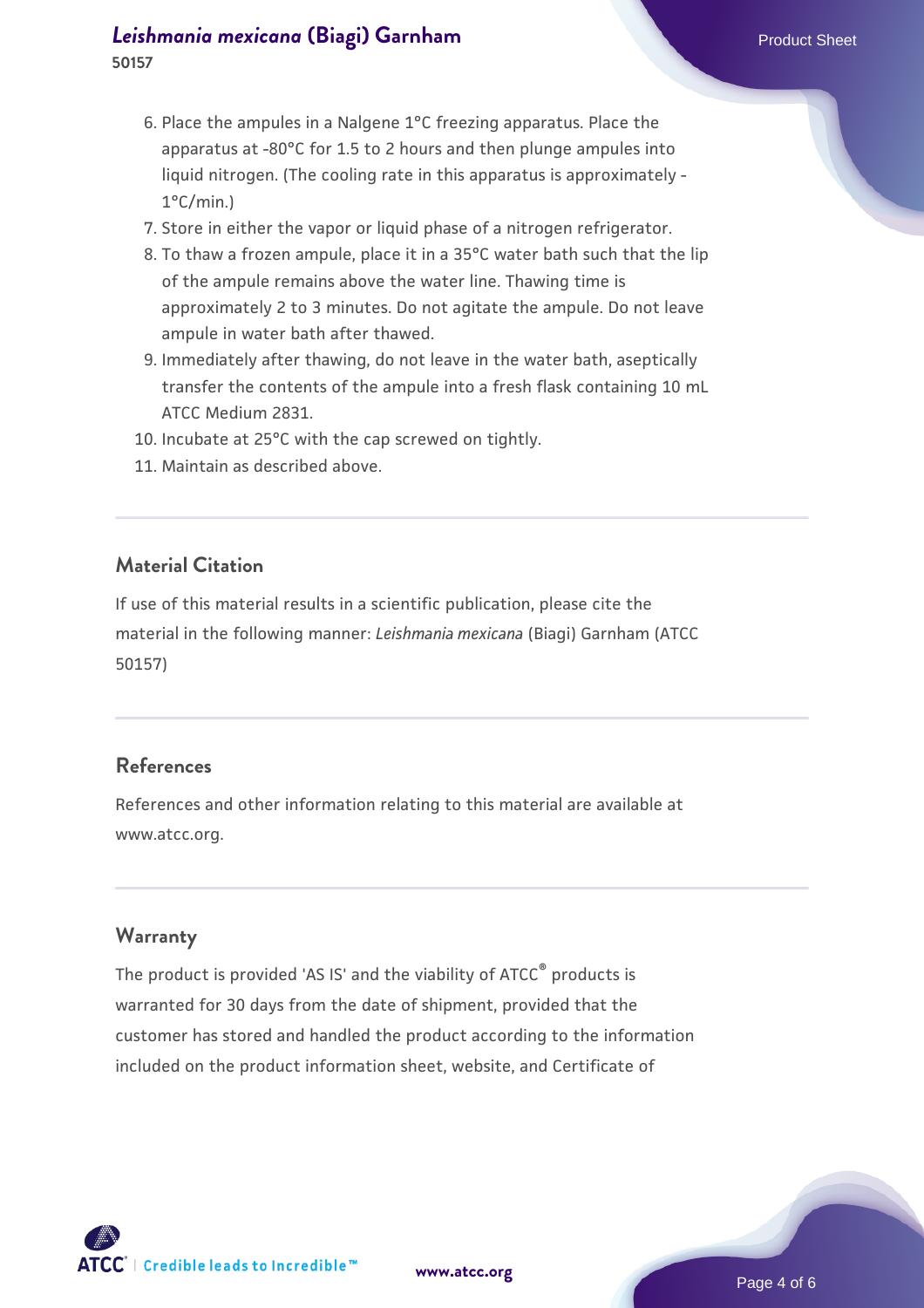## *[Leishmania mexicana](https://www.atcc.org/products/50157)* [\(Biagi\) Garnham](https://www.atcc.org/products/50157) **Product Sheet** Product Sheet **50157**

Analysis. For living cultures, ATCC lists the media formulation and reagents that have been found to be effective for the product. While other unspecified media and reagents may also produce satisfactory results, a change in the ATCC and/or depositor-recommended protocols may affect the recovery, growth, and/or function of the product. If an alternative medium formulation or reagent is used, the ATCC warranty for viability is no longer valid. Except as expressly set forth herein, no other warranties of any kind are provided, express or implied, including, but not limited to, any implied warranties of merchantability, fitness for a particular purpose, manufacture according to cGMP standards, typicality, safety, accuracy, and/or noninfringement.

## **Disclaimers**

This product is intended for laboratory research use only. It is not intended for any animal or human therapeutic use, any human or animal consumption, or any diagnostic use. Any proposed commercial use is prohibited without a license from ATCC.

While ATCC uses reasonable efforts to include accurate and up-to-date information on this product sheet, ATCC makes no warranties or representations as to its accuracy. Citations from scientific literature and patents are provided for informational purposes only. ATCC does not warrant that such information has been confirmed to be accurate or complete and the customer bears the sole responsibility of confirming the accuracy and completeness of any such information.

This product is sent on the condition that the customer is responsible for and assumes all risk and responsibility in connection with the receipt, handling, storage, disposal, and use of the ATCC product including without limitation taking all appropriate safety and handling precautions to minimize health or environmental risk. As a condition of receiving the material, the customer agrees that any activity undertaken with the ATCC product and any progeny or modifications will be conducted in compliance with all applicable laws, regulations, and guidelines. This product is provided 'AS IS' with no